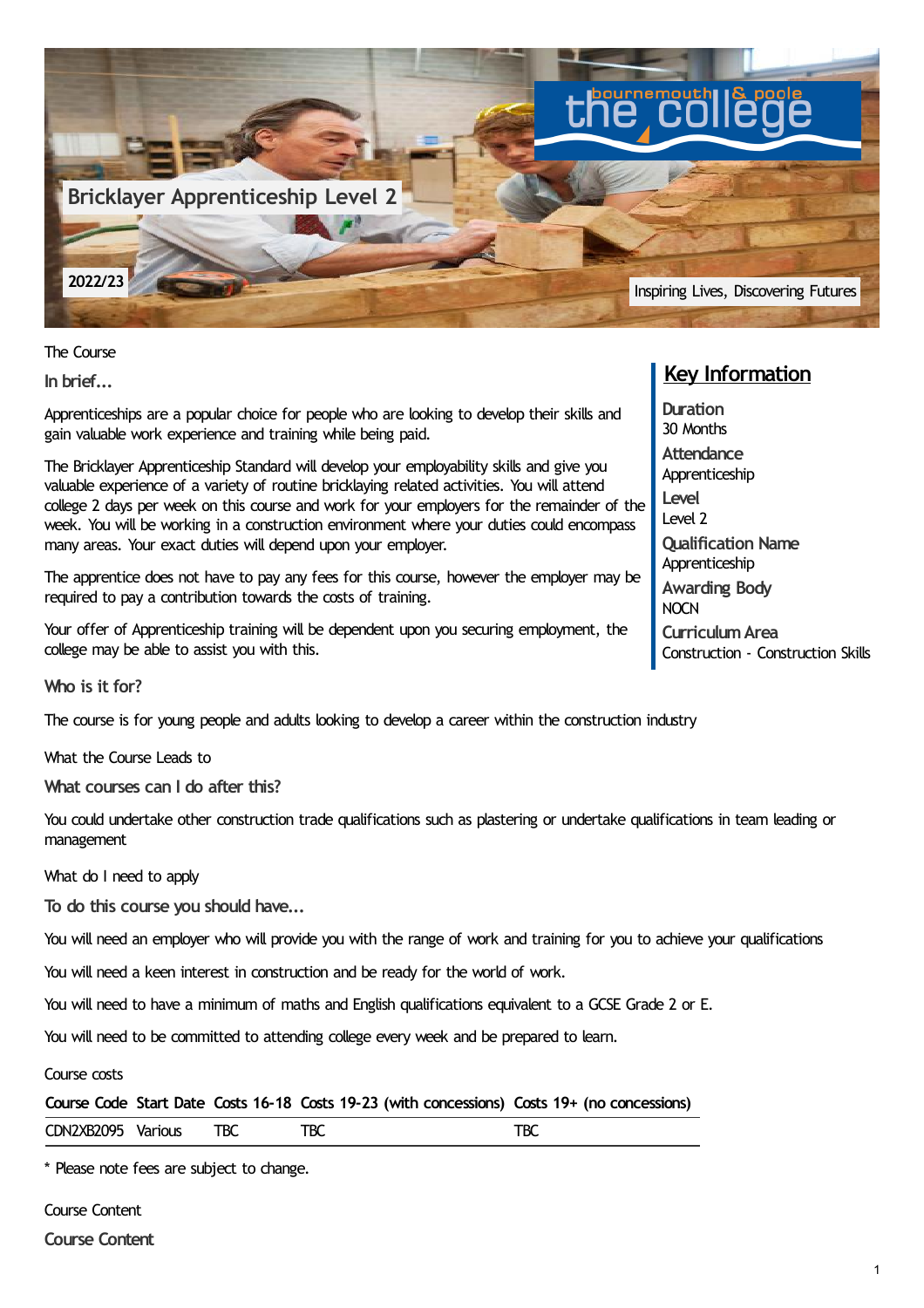To complete the apprenticeship you will be required to pass an End Point Assessment (This will add be completed at the end of the apprenticeship and can take at least 3 months to complete)

End-point Assessment (EPA)

The EPA consists of the following three assessments:

- knowledge test
- skills test
- oral questioning

You will be required to complete a Bricklayer Apprenticeship Standard, plus any additional maths and English qualifications.

During the course you will learn the following:

## **Knowledge**

*Health and safety:* Health and safety hazards, current regulations and legislation including COSHH/risk assessments and understanding the importance of method statements. Codes of practice and safe working practices, including asbestos awareness and correct use of personal protective equipment (PPE).

*Customer service:* The principles of high-quality customer service. Establishing the needs of others (colleagues, customers and other stakeholders). Respect the working environment including customers' properties, impact on other trades and the project. Gaining and keeping a valued reputation in industry with clients, colleagues and industry representatives such as suppliers and manufacturers.

*Communication:* Different communication methods. How to communicate in a clear, articulate and appropriate manner. How to adapt communication style to different situations.

*Buildings:* Different eras, types of construction methods, insulation considerations, sustainability, facilities management, fire, moisture and air protection. Fireplaces and chimneys. Damp proof courses and the use of brick ties. An awareness of the location of trees and services, and their impact on foundation types.

*Energy efficiency:* The importance and considerations of thermal qualities, airtightness and ventilation to buildings.

*Materials:* Types of materials, their uses and their value. Types of bonds and their uses. Concrete and drainage. Cost awareness and environmental considerations/waste awareness e.g. surface water management and recycling.

*Alternative construction techniques:* Modern methods of construction, rapid build technology, alternative block, masonry, steel and timber based cladding systems.

*Radial and battered brickwork:* Set out and build brickwork, including complex arches and surrounding brickwork, curved on plan, concave and convex brickwork and battered brickwork.

*Feature and reinforced brickwork:* Set out and build brickwork, including complex decorative features, obtuse/acute angle quoins and reinforced brickwork

*Fireplaces and chimneys:* Select materials and resources required to set out and build fireplaces and chimneys using materials such as hearths, plinths, flue liners, chimney pots and other modern methods.

**Skills**

*Preparation of materials:* Determine quality and quantities of building material including mix ratios of mortar and concrete. Areas and volumes of materials and resources

*Safe working:* Adhere to relevant health and safety legislation, codes of practice and apply safe working practices, including when working at heights. Safe use of 'disc cutters' and power cutters.

*Working area:* Select appropriate tools, equipment and materials (eg trowel, levels, brick ties, DPC, insulation, mixers, lintels etc) for use when setting out and erecting masonry walling. Maintain a clean working environment.

*Masonry structures:* Interpret drawings and specifications. Measure the work area and set out level first courses of bricks to a plan, including bonds for openings and the damp course. Mix mortar by hand or with a mechanical mixer. Lay bricks to set dimensions and apply mortar with a trowel to completion. Shape and trim bricks/blocks using hammers, chisels and power tools. Use of laser levels, spirit levels, optical levels and string lines to check that courses are straight, horizontally and vertically, and laid to a gauge. Ensure thermal qualities, airtightness and ventilation are maintained. Remove waste materials. Repair and renew masonry structures.

*Radial and battered brickwork:* Set out and build brickwork, including simple arches and surrounding brickwork.